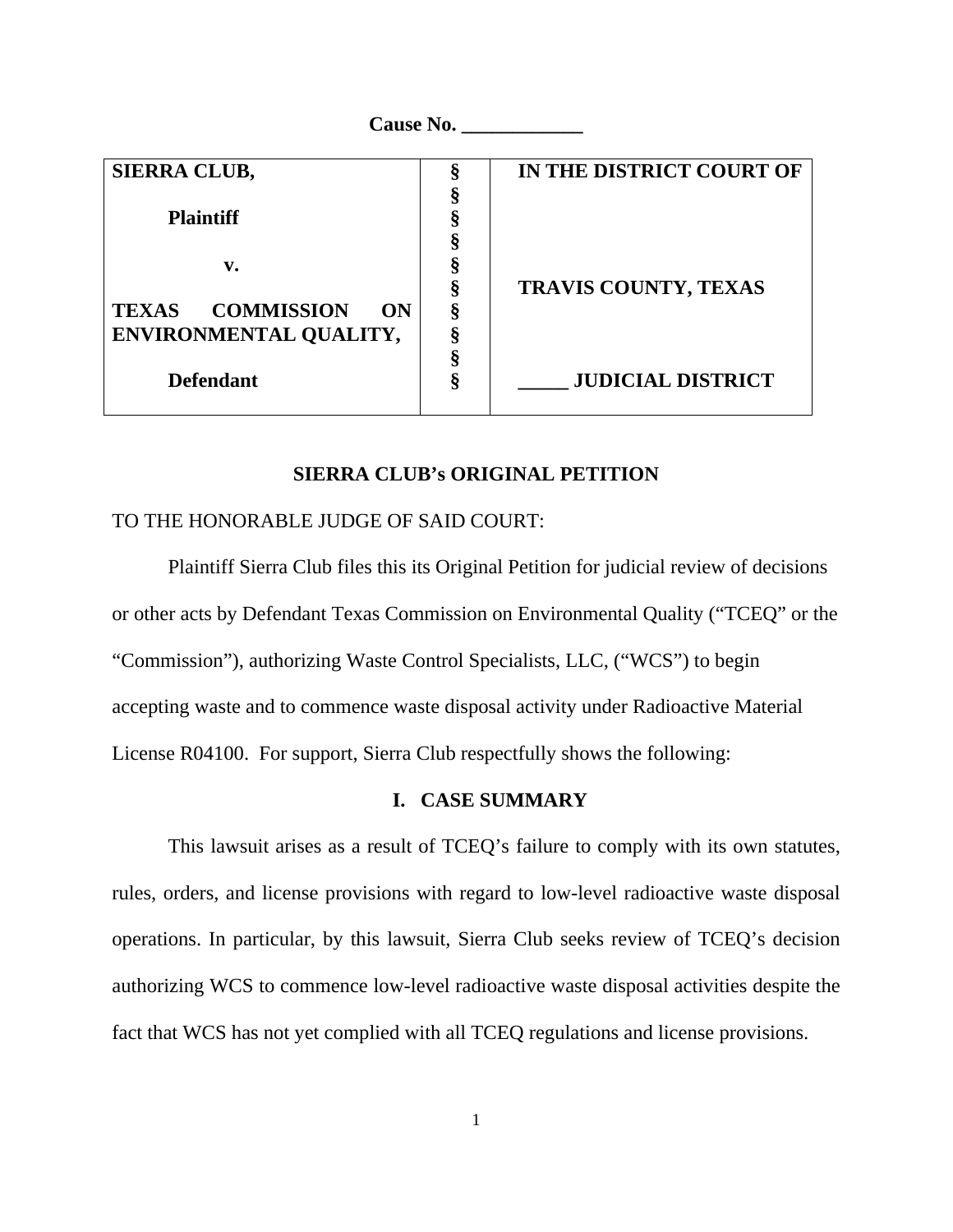This case is related to: *Sierra Club v. Texas Commission on Environmental Quality and Waste Control Specialists, LLC*, Cause No. D-1-GN-09-000894 (consolidated) (hereinafter referred to as the "first lawsuit"). Both cases involve the same parties, the same underlying low-level radioactive waste disposal license (License No. R04100), and the same disposal facilities.

 The first lawsuit challenged TCEQ's January 20, 2009 decision, granting WCS a license to operate two low-level radioactive waste disposal facilities in Andrews County, Texas, and denying Sierra Club's request for a contested case hearing.

 By Final Order dated May 14, 2012, in Cause No. D-1-GN-09-000894, Presiding Judge Lora Livingston found that TCEQ's decision denying Sierra Club's hearing request and granting WCS's application for its low-level radioactive waste disposal license was erroneous. Accordingly, she reversed the decision and remanded the matter to TCEQ to allow Sierra Club to participate in a contested case hearing.

 By this lawsuit, Sierra Club challenges the Commission's April 25, 2012 decision or act, authorizing WCS to begin accepting waste under its amended License R04100. Sierra Club seeks review of that decision and seeks to set aside or suspend the decision.

 Sierra Club contends that TCEQ's decision, authorizing WCS to begin accepting waste—despite the fact that WCS had not yet complied with all of its license conditions—is arbitrary and capricious, an abuse of discretion, made through improper procedure, and affected by error of law.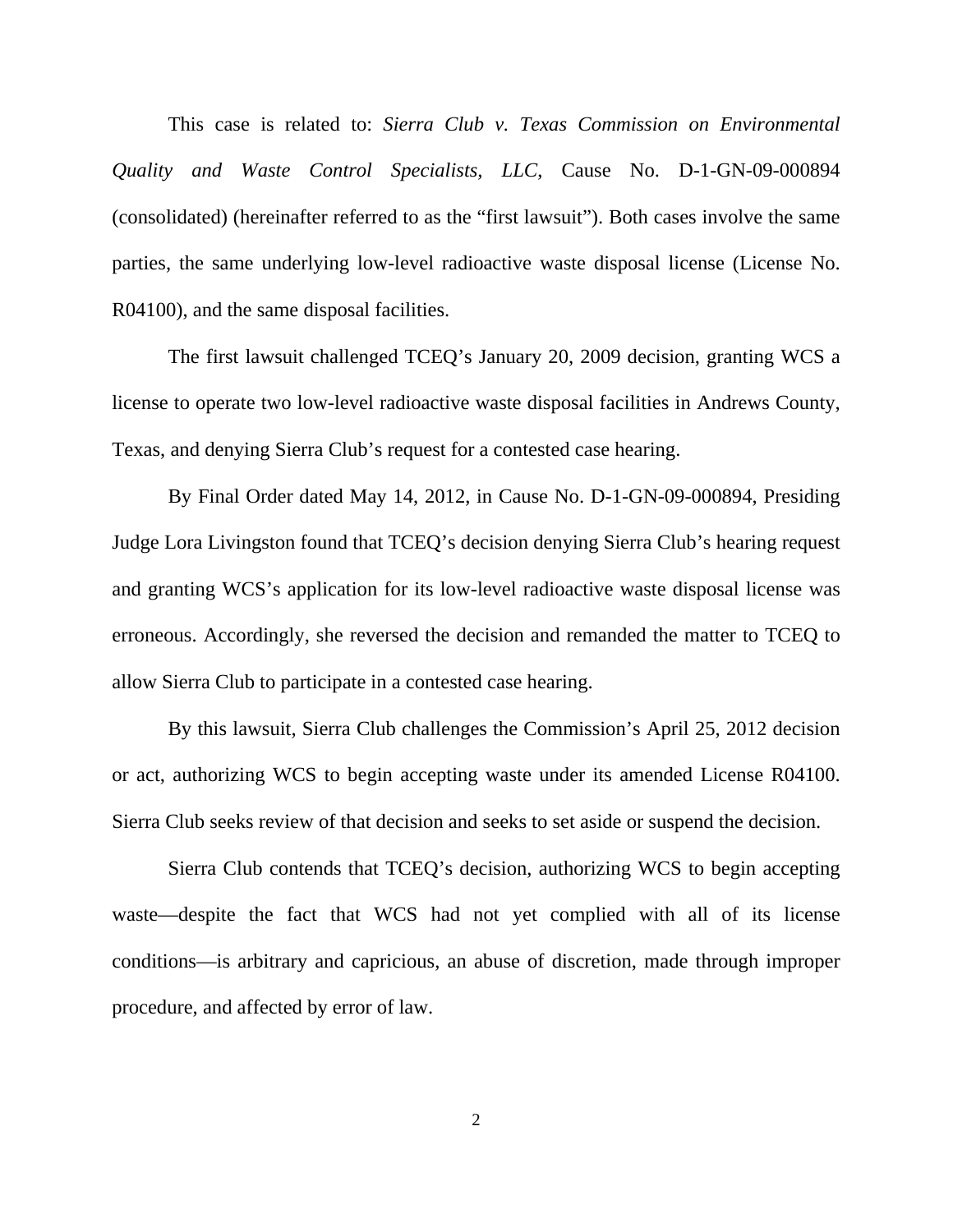#### **II. DISCOVERY**

1. This case is an appeal of an administrative agency's decision. If discovery is necessary, it should be conducted under Level 3, in accordance with Texas Rule of Civil Procedure 190.4.

## **III. PARTIES**

- 2. Plaintiff Lone Star Chapter of the Sierra Club ("Sierra Club") is a membership association whose purposes include the preservation and protection of the environment and the use and enjoyment of the environment in the State of Texas.
- 3. Defendant TCEQ is an administrative agency created under the laws and Constitution of the State of Texas with the responsibility of implementing and administering the laws of Texas related to the management and disposal of radioactive material. *See* Tex. Health & Safety Code Ch. 401. Defendant TCEQ can be served with citation by serving its Executive Director, Zak Covar, at 12100 Park 35 Circle, Austin, Texas.
- 4. WCS, the licensee will be served with a copy of this petition via certified mail addressed to: Ms. Pamela Giblin, Baker Botts, 1500 San Jacinto Center, 98 San Jacinto Boulevard, Austin, Texas, 78701-4078, and Mr. Terry Scarborough, Hance Scarborough, LLP, 111 Congress Ave., Suite 500, Austin, Texas, 78701.

### **IV. JURISDICTION AND VENUE**

5. This Court has jurisdiction over Defendant TCEQ as an agency of the government of the State of Texas.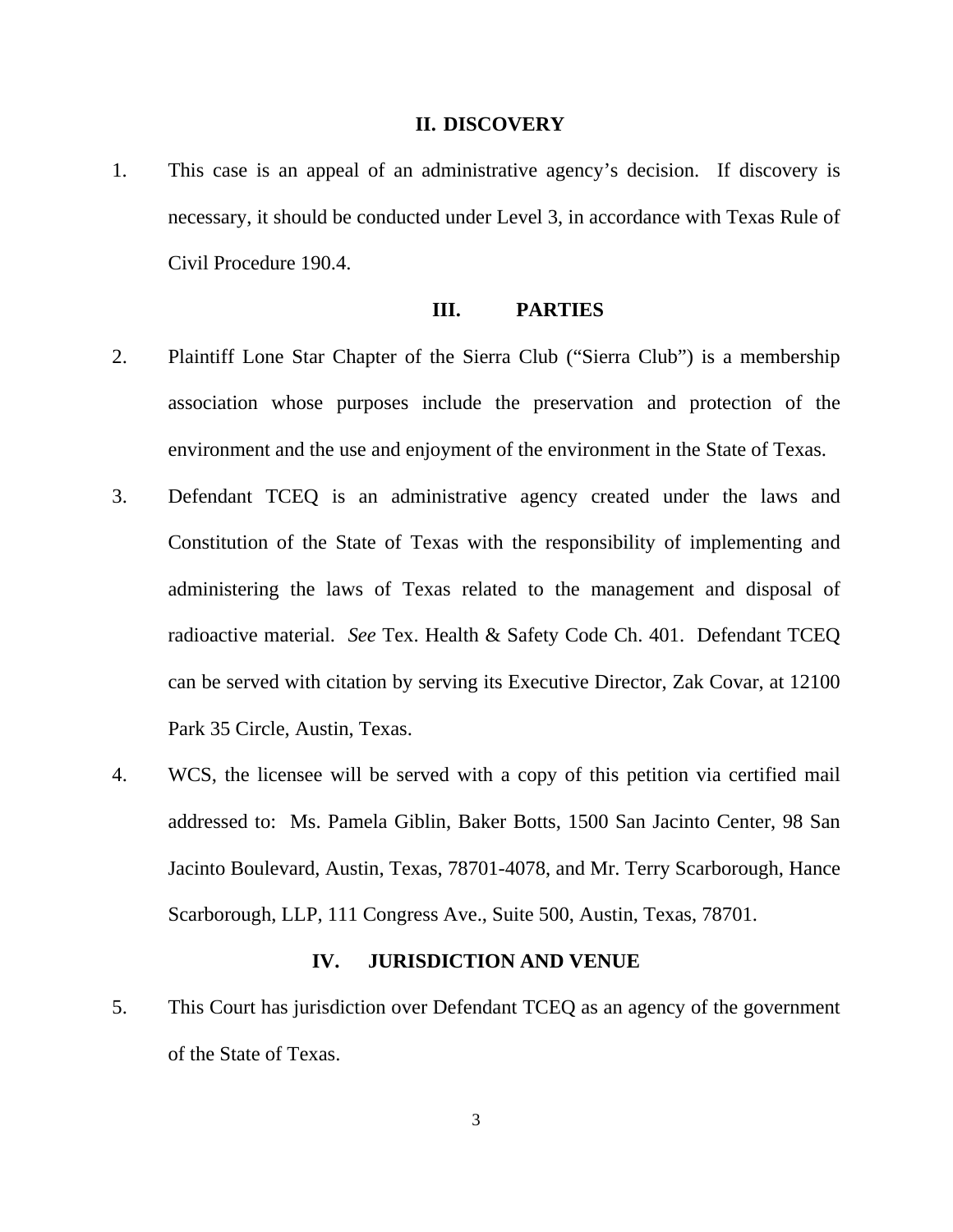- 6. This Court has jurisdiction over the controversy because this action is brought under section 5.351 of the Texas Water Code.
- 7. Plaintiff Sierra Club timely filed a Motion to Overturn the Executive Director's decision that is the subject of this petition. All other conditions precedent have been performed or have occurred.

# **V. FACTUAL BACKGROUND**

- 8. On August 4, 2004, Waste Control Specialists, LLC ("WCS") applied to the Texas Commission on Environmental Quality ("TCEQ") for a license authorizing the disposal of low-level radioactive waste.
- 9. Low-level radioactive waste is defined by what it is not. *See* Tex. Health & Safety Code § 401.004; 30 Tex. Admin. Code § 336.2(76). Low-level radioactive waste does not include high-level radioactive waste such as spent nuclear fuel, transuranic waste produced by the defense nuclear weapons program, tailings and other by-products from the production of source material and uranium mining, oil and gas naturally-occurring radioactive material ("NORM"), and non-oil and gas NORM waste. Low-level radioactive waste is a subset of a broad category of nuclear waste produced by nuclear utilities, industries, university research, and medical facilities. Generally, low-level radioactive waste is material that has been declared as waste that has been contaminated by or contains short-lived radionuclides or longer-lived radionuclides in relatively low concentrations.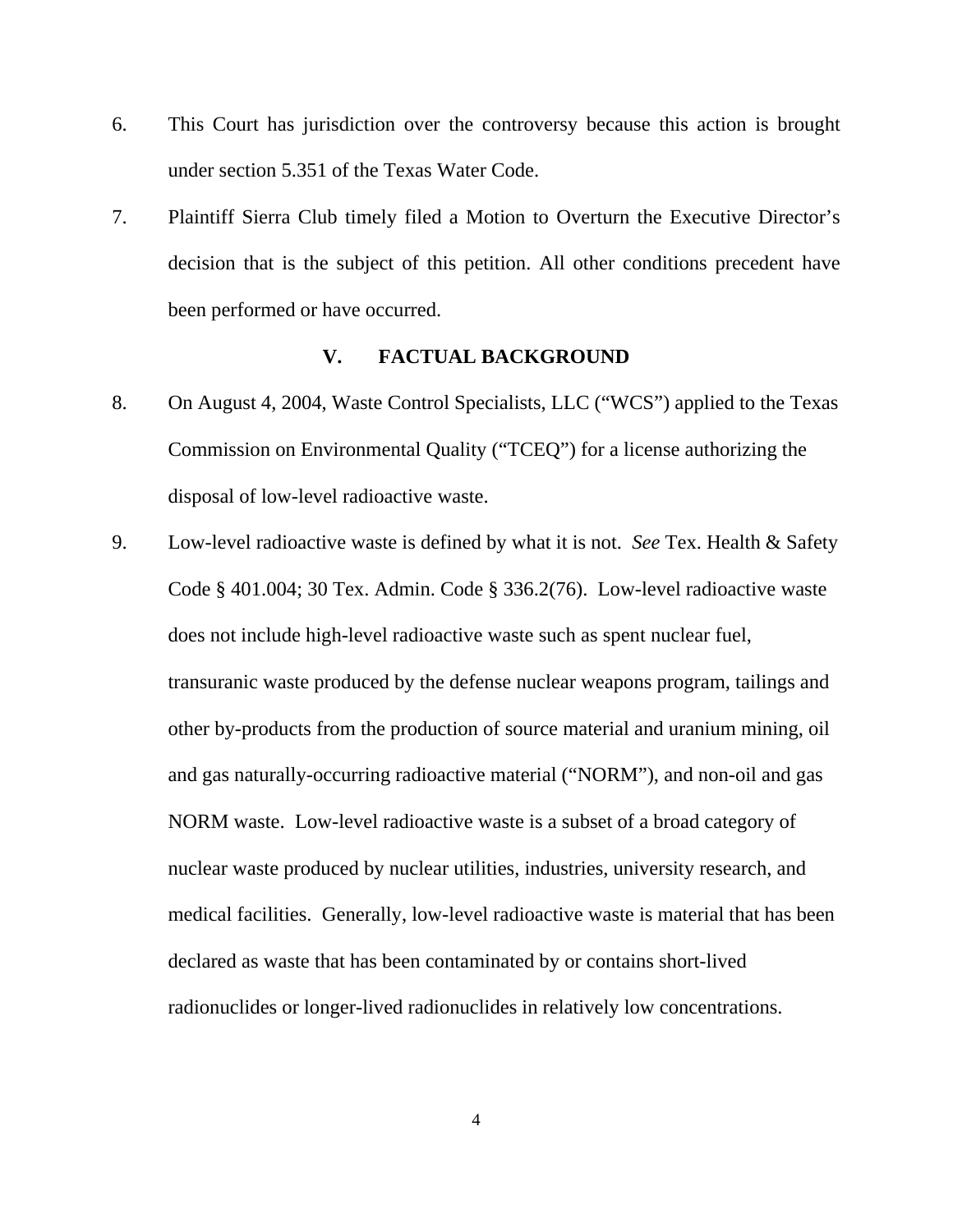- 10. The license authorizes the eventual construction and operation of two disposal facilities at a site located near the Texas—New Mexico state line, but only after several conditions have been satisfied. The first facility will accept low-level radioactive waste for commercial disposal of waste subject to the Texas Low-Level Radioactive Waste Disposal Compact (the "compact-waste facility"). The second will accept low-level radioactive waste that is the responsibility of the federal government (the "federal waste facility").
- 11. WCS's facilities are located in Andrews County, Texas, approximately one-andone-half mile north of State Highway 176 on State Line Road, 250 feet east of the Texas and New Mexico state line. This is approximately 30 miles west of the city of Andrews, Texas, and five miles east of the city of Eunice, New Mexico.
- 12. Importantly, the license does not authorize WCS to commence waste disposal operations. Rather, the license includes a number of conditions that WCS must comply with before it is authorized to commence waste disposal operations.
- 13. Sierra Club timely submitted a request for a contested case hearing regarding WCS's application.
- 14. By its hearing request, Sierra Club explained that it has at least two members who are "affected persons" who would potentially be harmed in ways not shared by the general public by the approval of WCS's application.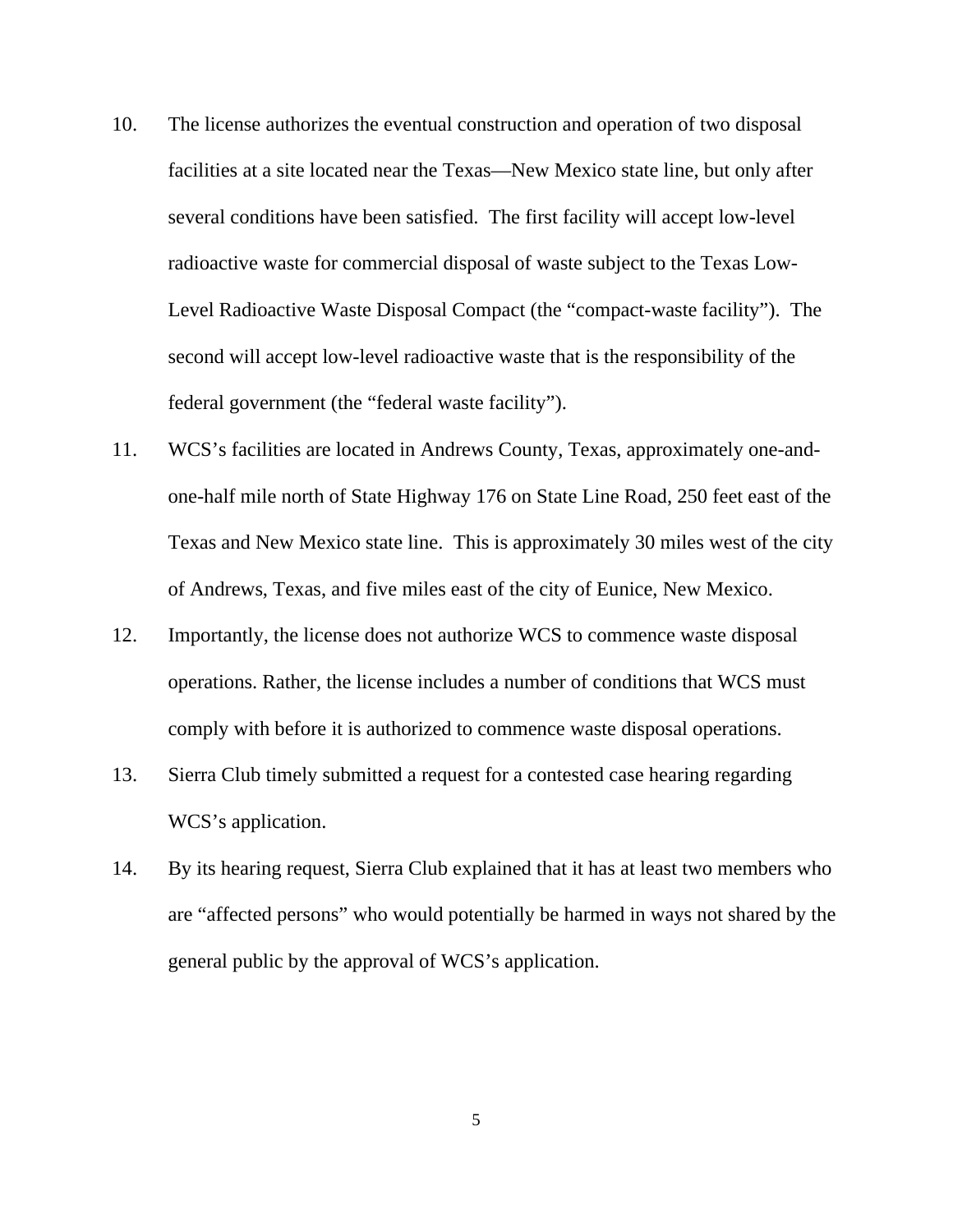- 15. Rose Gardner, a Sierra Club member, lives in Eunice, New Mexico, just under 6 miles from the WCS site. In addition, Ms. Gardner owns a Feed Store located right next to the house and a flower shop about a half-mile north of Highway 176.
- 16. Sierra Club explained in its hearing request that Ms. Gardner's livelihood will potentially be affected in several ways by the WCS low-level radioactive waste disposal facilities. For instance, Ms. Gardner raises alfalfa on her land. She and her husband own horses, cattle, goats, chickens and a pig, which are housed on this land and frequently graze parts of the fields. The alfalfa itself is cut and dried and used both for their own animals and to provide some hay for the feed store. This alfalfa relies on a 200-foot water well owned by Ms. Gardner and her husband, which well is potentially hydrologically connected to groundwater resources found in the vicinity of the WCS site.
- 17. Moreover, in addition to trips to the landfill that already exists on the WCS site, Ms. Gardner travels frequently on Highway 176 into Texas as a matter of necessity; it is the highway that takes her east to Odessa, Texas, where she purchases supplies for her floral business.
- 18. The other identified Sierra Club member, Ms. Fletcher Williams, lives even closer to the proposed WCS site than does Ms. Gardner. Ms. Williams lives approximately three-and-a-half miles from the site on Highway 176. Her home is located near the railroad line – including a rail spur that is directly behind her house – that serves the WCS site.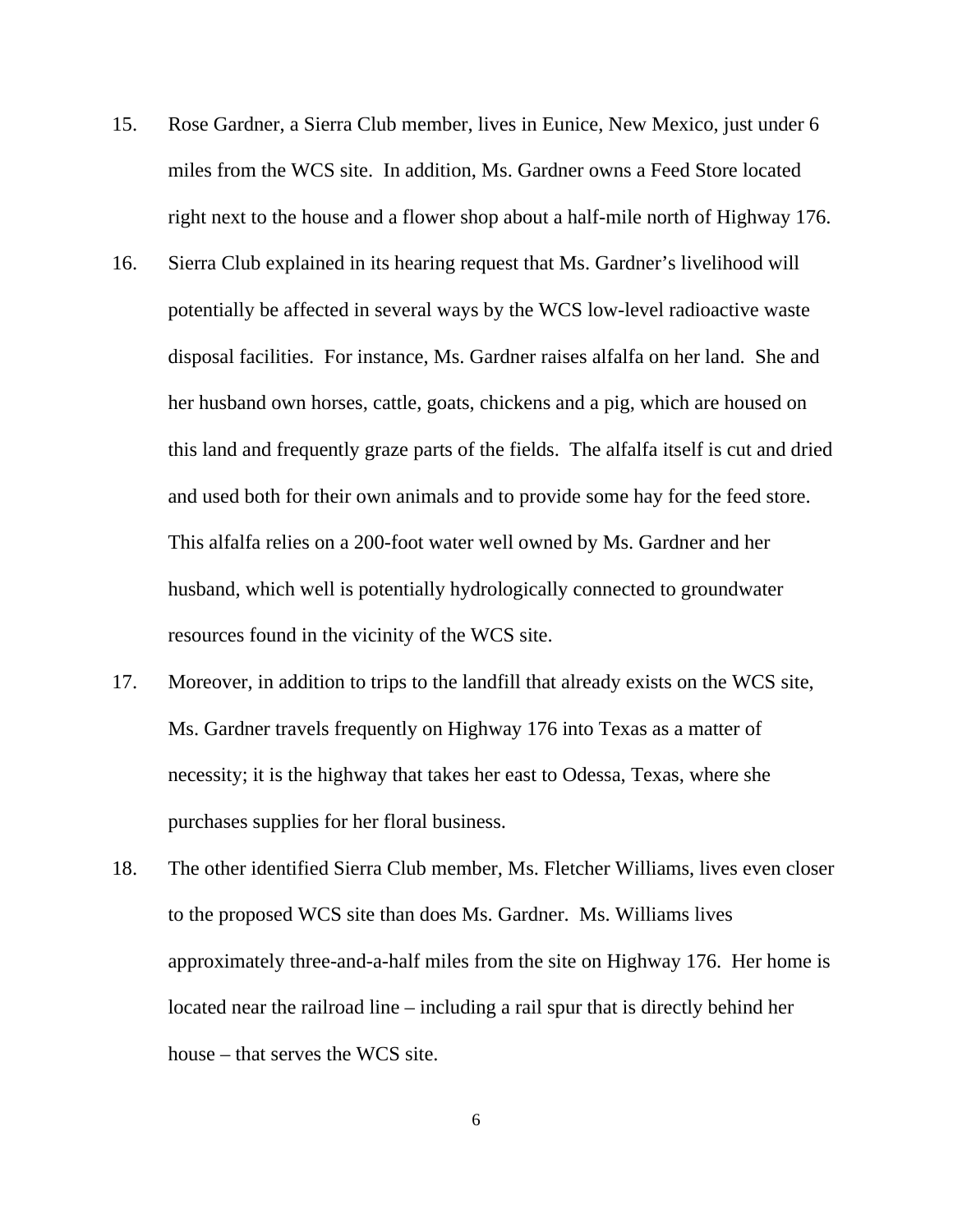- 19. Because her mother and other members of her family rely on medical care in Andrews, Texas, Ms. Williams frequently travels east along Highway 176 to Andrews, passing directly by the WCS site. She also travels with her family along Highway 176 on the way to Odessa on trips there for shopping or to the airport.
- 20. Ms. Williams and her family also use groundwater wells in the area.
- 21. Ms. Williams and Ms. Gardner expressed concerns about the adverse effects of any off-site migration of radioactive material on groundwater resources, and about potential exposure to radioactive material due to accidents and high winds.
- 22. The TCEQ Executive Director, in the environmental analysis and in his response to comments received, acknowledged that numerous potentially-significant aspects of the subsurface hydrogeology regime were not yet fully characterized. Indeed, the Executive Director recommended additional license conditions for additional characterization of the subsurface area before construction commences. This additional site information is necessary, according to the Executive Director's Environmental Analysis, to "verify the characterization provided in the application to *address data gaps and areas of uncertainty.*"
- 23. In spite of Sierra Club's stated facts in support of its hearing request, demonstrating how at least two of its members are persons affected by WCS's application in ways not shared by the general public, a majority of the TCEQ Commissioners denied Sierra Club's hearing request during a public meeting on January 14, 2009, and by Order dated January 20, 2009.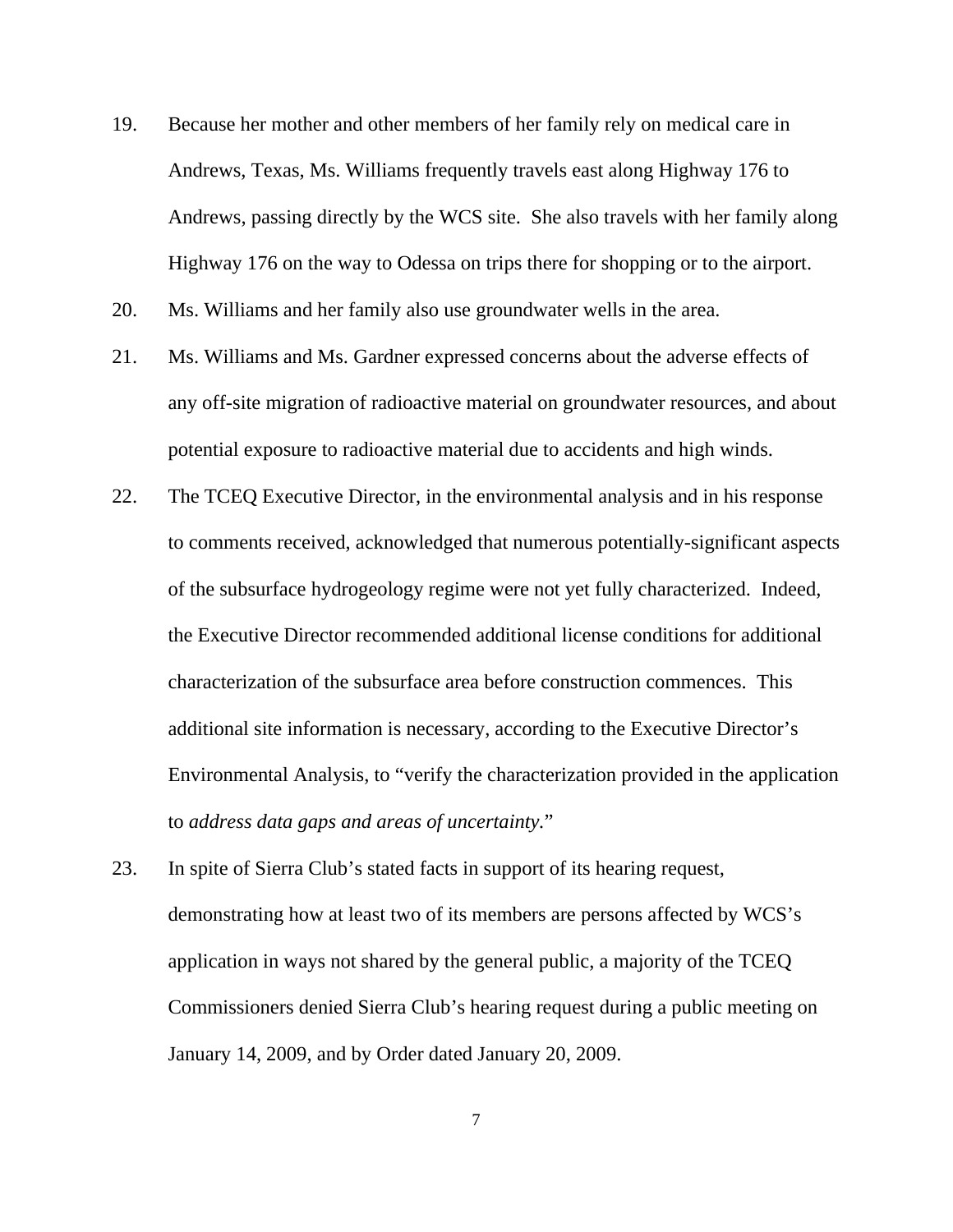- 24. The Commission's decision was memorialized in an Order dated January 20, 2009.
- 25. The Order issued by the Commission on January 20, 2009, did not authorize WCS to commence waste disposal operations; it only conditionally granted WCS's license application.
- 26. On September 10, 2009, the TCEQ Executive Director signed radioactive material license R04100; this license did not authorize WCS to commence waste disposal operations. Rather, it required WCS to comply with a number of conditions, including additional investigation of the sub-surface hydrology, before operations may commence.
- 27. Among the provisions included in the license is the requirement that if saturated conditions are detected in the buffer zone of the facilities, WCS must cease all waste disposal operations and immediately notify the Executive Director.
- 28. In December 2011, TCEQ staff noted that water was detected in two of the wells (OAG-21 and OAG-22) along the eastern border of the compact-waste facility, in the Buffer Zone. By letter dated December 14, 2011, TCEQ staff informed WCS of its concerns. TCEQ staff noted that although WCS was not yet conducting disposal operations at the time the letter was drafted, "the detection of water in the buffer zone is an Area of Concern (AOC)." Further, TCEQ staff reminded WCS that, in accordance with the license conditions, "in the event saturated conditions in the buffer zone are detected, [WCS] shall cease disposal operations and notify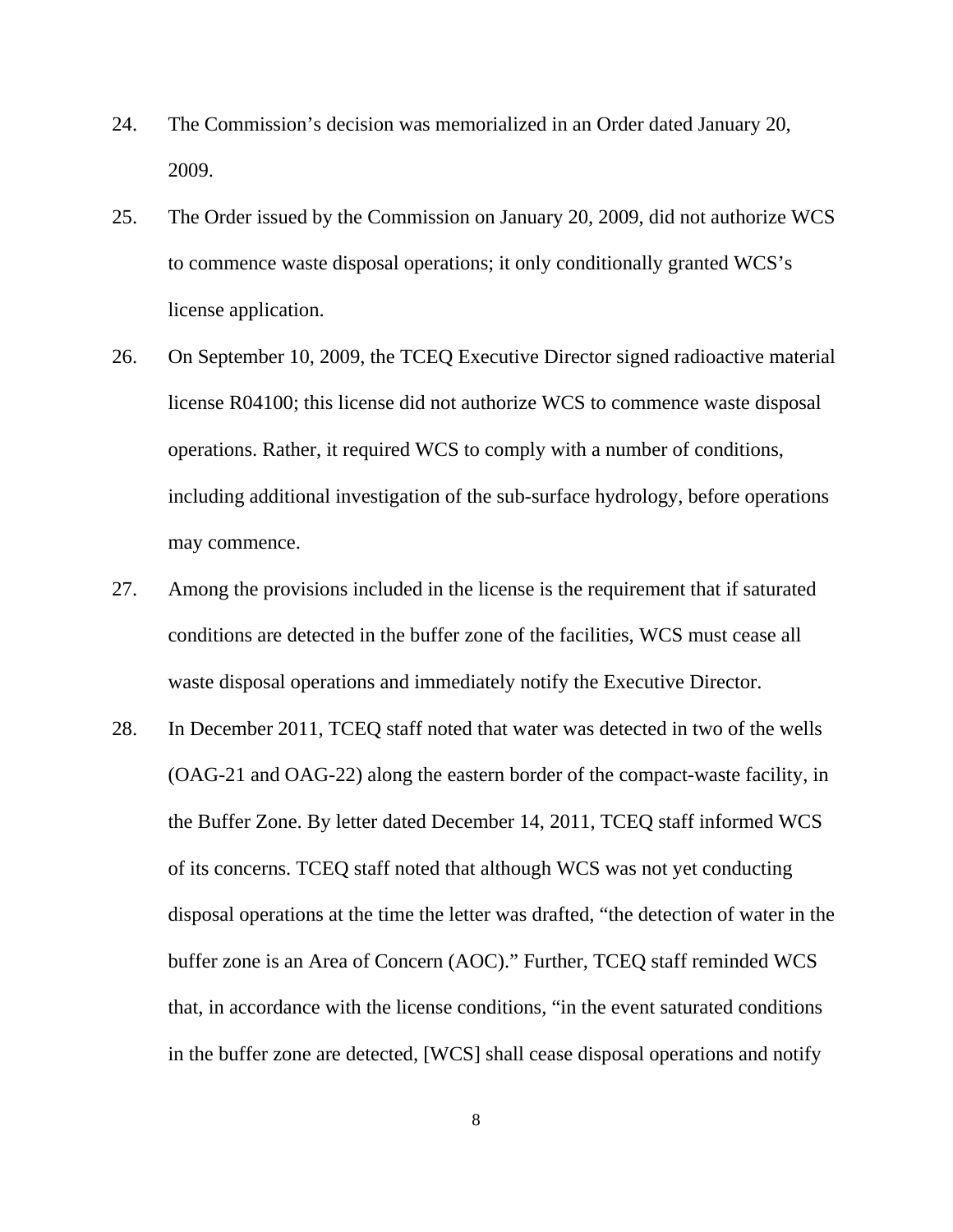the executive director immediately." Finally, TCEQ staff instructed WCS to immediately address the Area of Concern before it commences disposal operations.

- 29. By letter dated December 22, 2011, WCS responded to TCEQ's letter, explaining that the saturated conditions found in wells OAG-21 and OAG-22 were expected, and WCS has begun pumping and evacuating the groundwater from the "buffer zone." WCS nevertheless proposed to continue to move forward with its plans to commence disposal operations in the northwest corner of the compact-waste facility. It also proposed to install two additional, temporary observation wells between the eastern buffer zone and the waste disposal area to ensure saturated conditions do not exist within one-hundred feet of the disposal unit. Finally, WCS explained that it expects that the pumping of groundwater in the eastern buffer zone will remove the saturated conditions there or as waste disposal operations continue to move east toward the buffer zone, *WCS may request relocation of the buffer zone to the east in an unsaturated area*. In other words, WCS informed TCEQ that if it (WCS) determined that the waste disposal units were getting too close to the saturated buffer zone, it might seek to move the buffer zone farther east to an area that is not saturated.
- 30. By letter dated February 6, WCS confirmed to TCEQ staff that the two proposed temporary observation wells were drilled and installed, and that pumping of the water detected in OAG-21 in the eastern "buffer zone" is ongoing.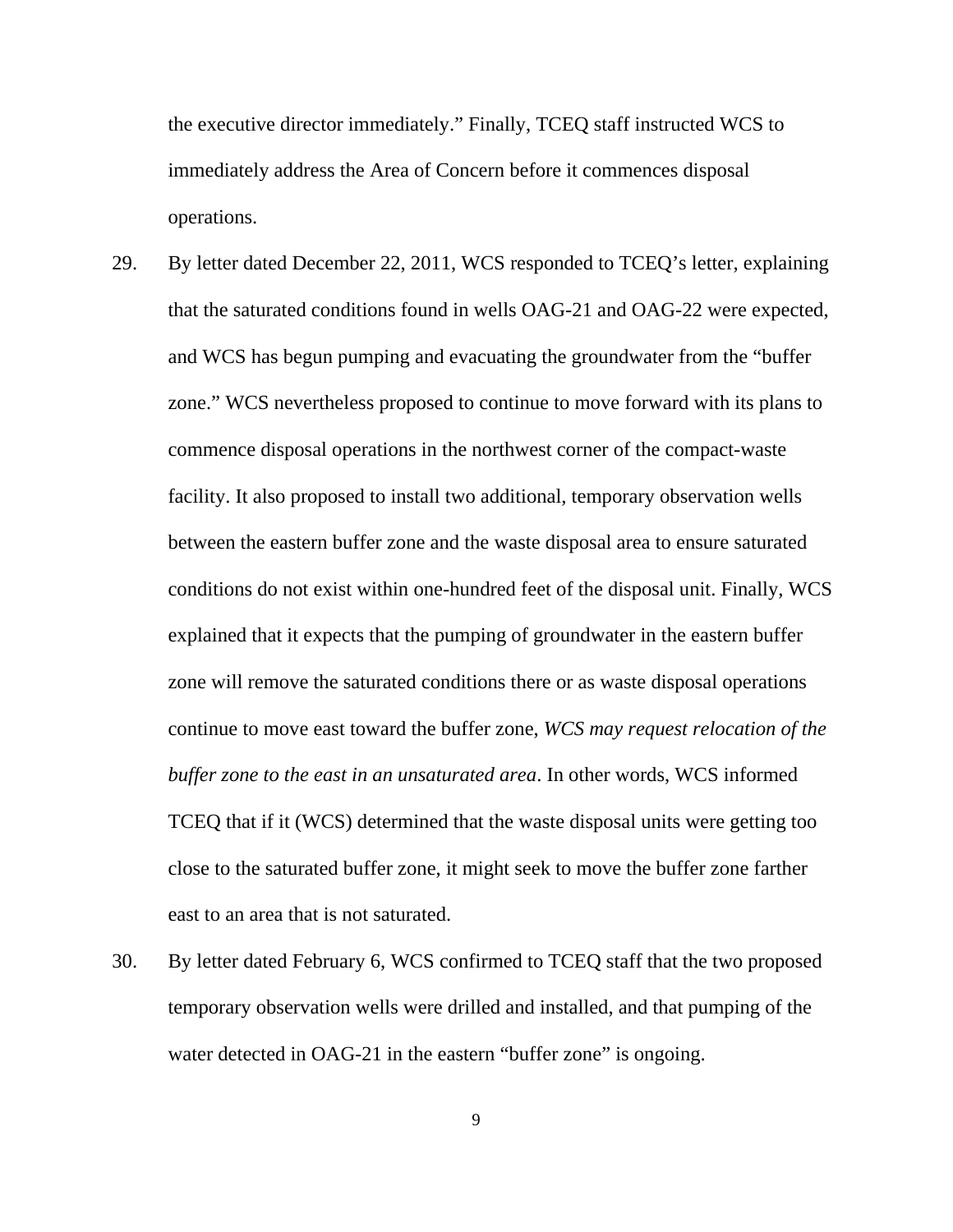- 31. By letter dated March 2, WCS informed TCEQ staff that pumping of groundwater in the area of OAG-21 in the eastern "buffer zone" remains ongoing. WCS also noted that the two temporary observation wells were dry.
- 32. Then, on March 28, WCS informed TCEQ that one of the temporary observation wells—the wells located between the waste disposal unit and the eastern buffer zone—detected a bit of water. WCS attributed the presence of this water in the temporary observation well to condensation.
- 33. By that same March 28 letter, WCS also indicated that pumping of the groundwater along the eastern boundary buffer zone remains ongoing, and predicted that "it will take 18 months [of pumping] to reduce the water level to the elevation of the OAG/Dockum contact," so that the OAG aquifer unit will no longer be saturated in the area of the OAG-21 well. WCS further predicted that "to fully evacuate the groundwater from the previous playa, an additional 18 months . . . will be required."
- 34. It is worth noting that as late as March 2012, WCS continued to admit that saturated conditions were detected in the Buffer Zone of the facility. And WCS informed TCEQ that it would take 18 months to evacuate the water. Yet, WCS never intended to cease waste disposal operations, in spite of the fact that the license prohibits waste disposal if saturated conditions are detected.
- 35. Instead, WCS informed TCEQ that it expected that the pumping of groundwater in the eastern buffer zone would eventually remove the saturated conditions there;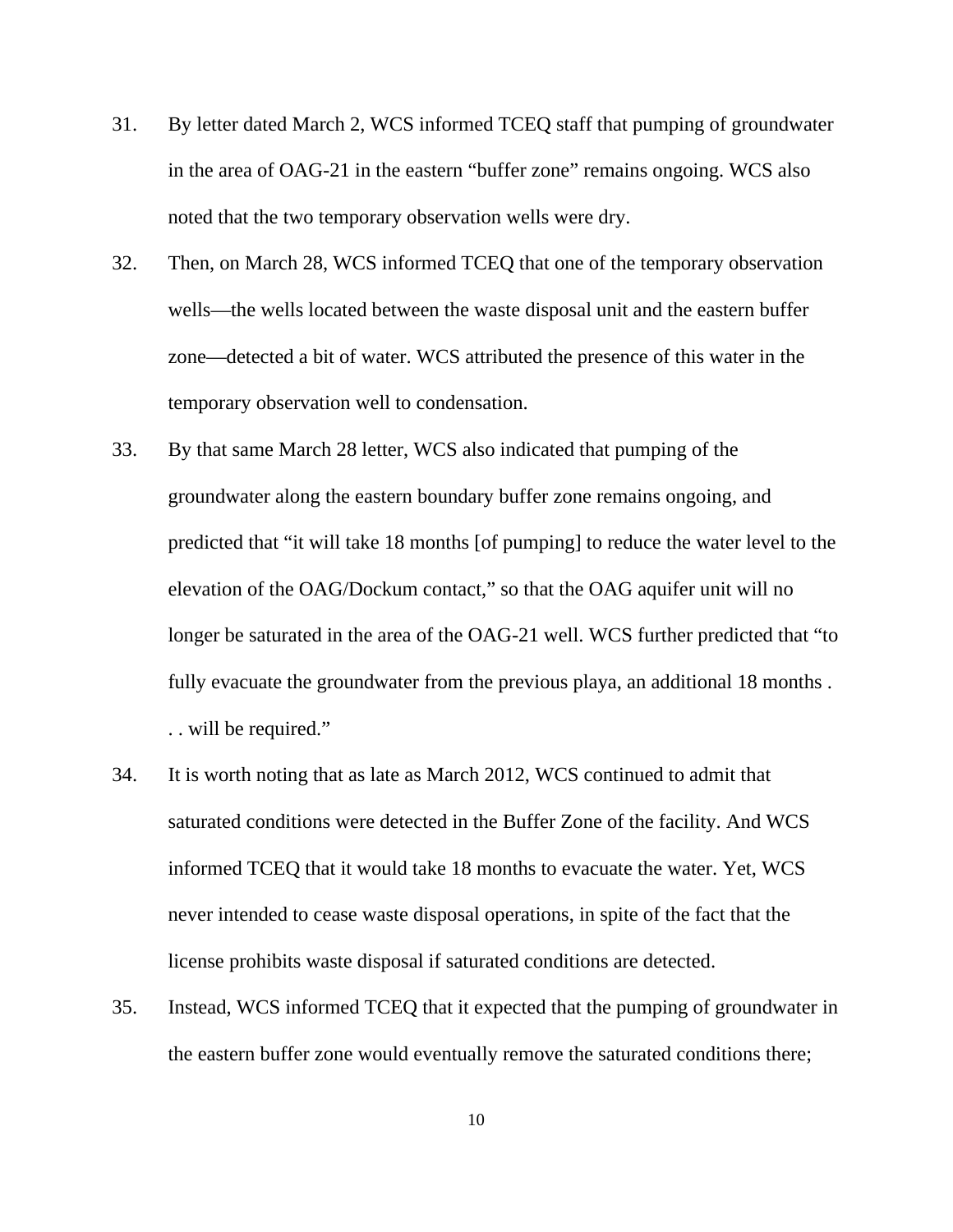meanwhile, WCS indicated that it would proceed with waste disposal operations while it attempted to remove the saturated conditions in the buffer zone. If the saturated conditions were not removed as quickly as anticipated, WCS informed TCEQ that as waste disposal operations continue to move east toward the buffer zone, WCS *may request relocation of the buffer zone* to the east in an unsaturated area. In other words, WCS had no intention of ceasing waste disposal operations even though it admitted that saturated conditions were detected in the buffer zone.

- 36. The above-described letters reveal the presence of groundwater beneath the WCS site, and the extent of that water is not fully known. Not only does the groundwater exist in the eastern buffer zone, but some water was detected in the temporary observation well that is located between the buffer zone and the waste disposal unit—that is, water has been detected within the facility footprint.
- 37. Nevertheless, TCEQ authorized WCS to begin accepting waste. The justification for this decision is less than clear. Written communications by the Executive Director, however, reveal an inconsistent interpretation of the license provisions one that had not been previously expressed by TCEQ staff nor by WCS.
- 38. By letter dated April 25, 2012, addressed to the Honorable Lon Burnam, the Executive Director stated that there has been no detection of saturated conditions within 100 feet from the "constructed Compact Waste Disposal Facility cell." It is not clear what the intent of this statement is. It appears, however, that the Executive Director has implicitly revised the requirements imposed by License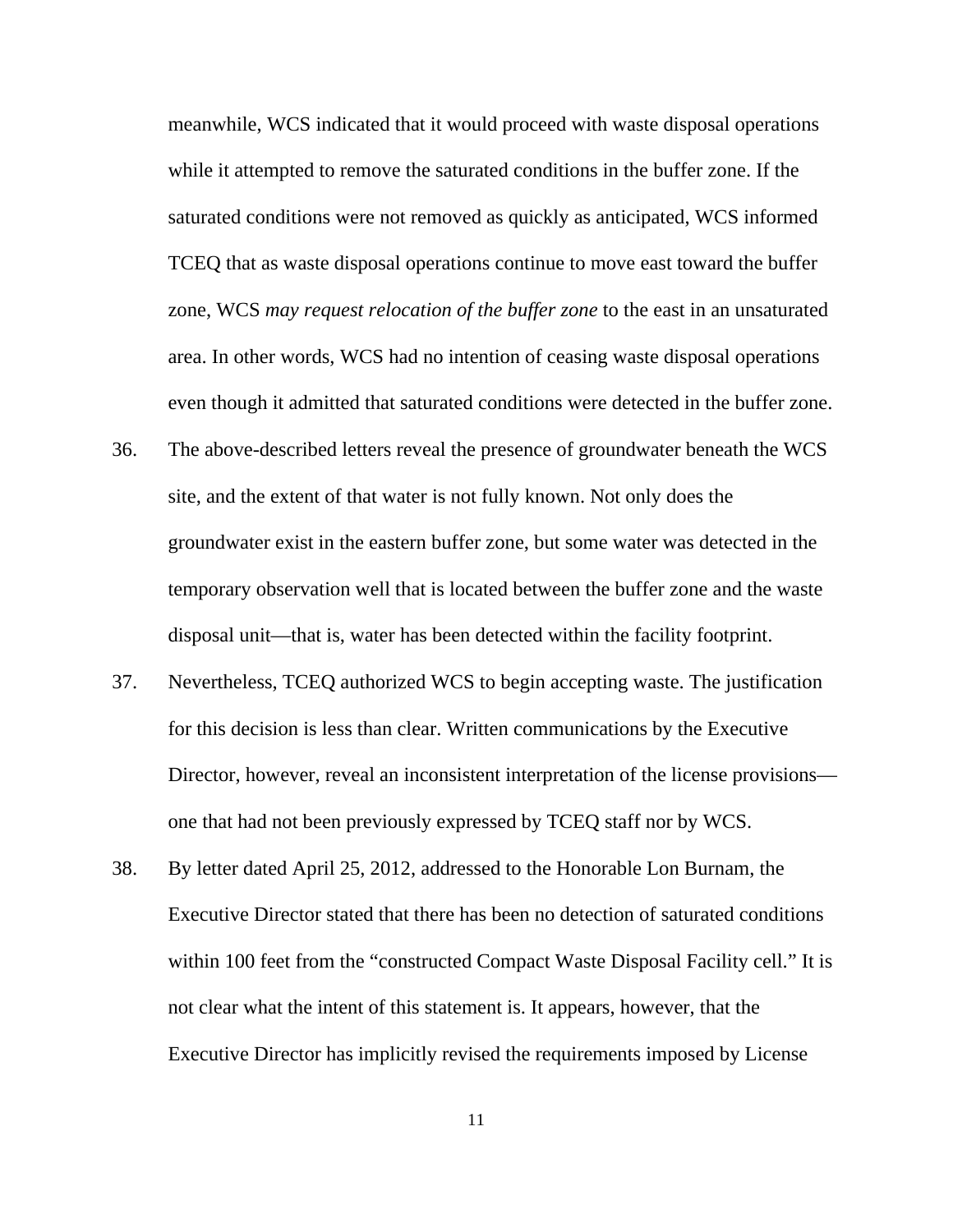No. R04100. Rather than requiring WCS to demonstrate that there are no saturated conditions within 100 feet of the facility, WCS now must demonstrate only that there are no saturated conditions within 100 feet of the "constructed Compact Waste Disposal Facility cell." It appears that the Executive Director has revised the definition of the buffer zone.

- 39. This new interpretation of the license is not supported by the language in the license. $1$
- 40. The written communications between the Executive Director's staff and WCS during the period of December 2011 through March 2012 also do not support this interpretation. These letters clearly reveal that both TCEQ staff and WCS understood the buffer zone to be the area within 100 feet of the compact-waste facility and that WCS was required to monitor for saturated conditions within this area. Sierra Club was not provided any notice of any revision to this license requirement.
- 41. Even if the Executive Director's new interpretation of the license provisions were a proper and accurate interpretation, and WCS were required to monitor for saturated conditions only within 100 feet of the disposed waste (versus within 100

 $\overline{a}$ 

<sup>&</sup>lt;sup>1</sup> License Requirement 67 of the license states that WCS shall maintain a buffer zone 100 feet around all "disposed waste." And Requirement 68 mandates a buffer zone for the "compact waste disposal facility," not simply the "unit" in which waste has already been disposed.

Read together, both requirements 67 and 68 contemplate monitoring for saturated conditions within the buffer zone, which includes the area around the disposal facility, as the communications between WCS and TCEQ staff recognize.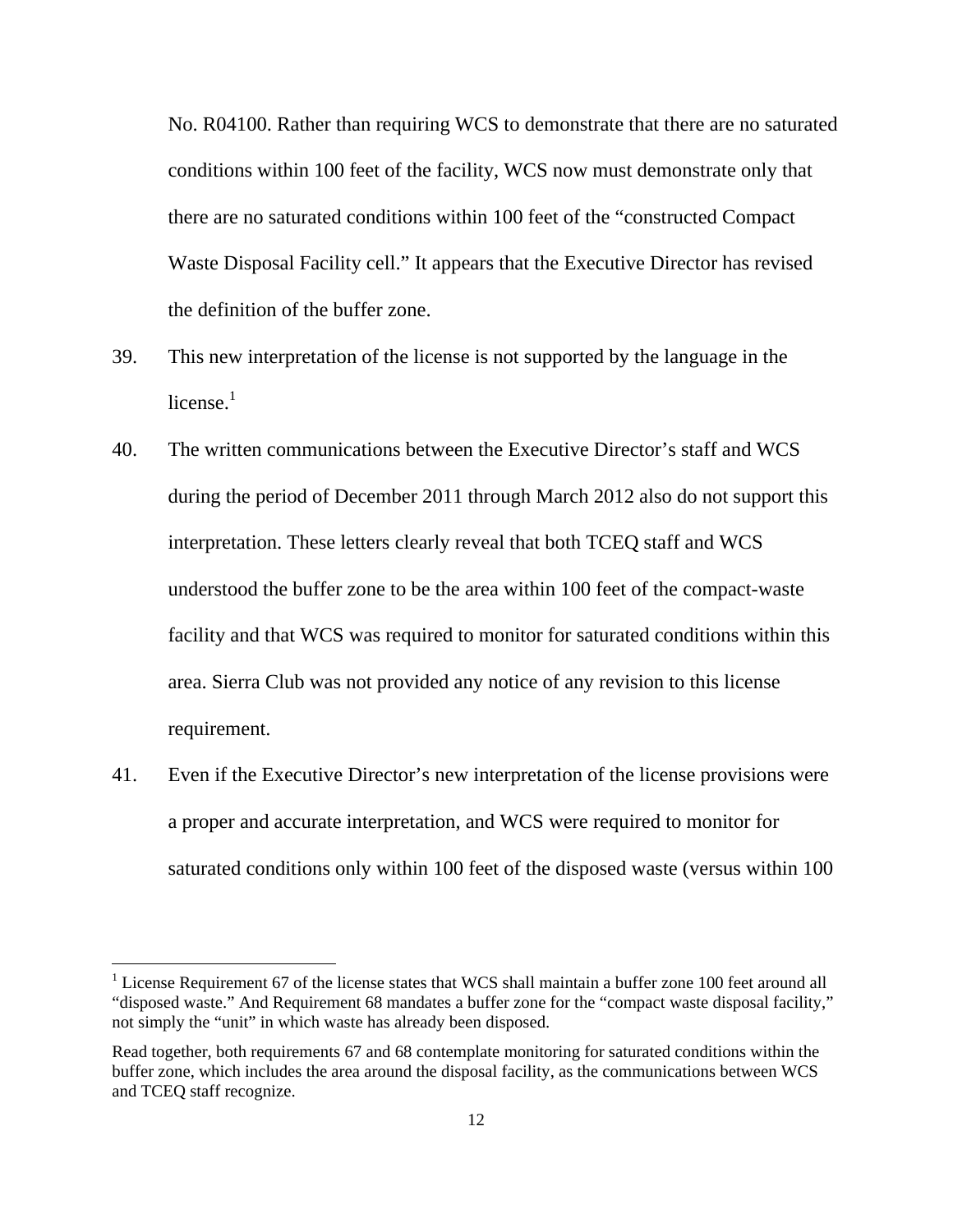feet of the compact-waste facility), WCS has still failed to comply with the license provisions. WCS has no monitoring wells within 100 feet of the disposed waste.

- 42. The existing OAG wells that had been identified by WCS as monitoring wells in the buffer zone (OAG-21 and OAG-22) are not within 100 feet of the disposed waste.
- 43. In addition, the two new temporary observations wells (OW-1 and OW-2) are also not within 100 feet of the disposed waste.
- 44. Moreover, the temporary observation wells do not support WCS's hypothesis that there are no saturated conditions within this area.
- 45. Mr. George Rice, a hydrologist with over 20 years of experience in groundwater contamination investigations, reviewed the WCS groundwater data and prepared an expert report, which Sierra Club submitted to TCEQ along with its Motion to Overturn. As explained by Mr. Rice in his expert report, groundwater exists in the buffer zone surrounding the compact-waste facility, and it occurs in both the more shallow OAG aquifer unit and the upper portion of the Dockum Group, which lies just below the OAG unit.
- 46. Mr. Rice further opined that groundwater exists within the facility itself, not only in the buffer zone. At least some of the water in the temporary observation well is from the upper portion of the Dockum Group, and not the result of condensation, as WCS hypothesized.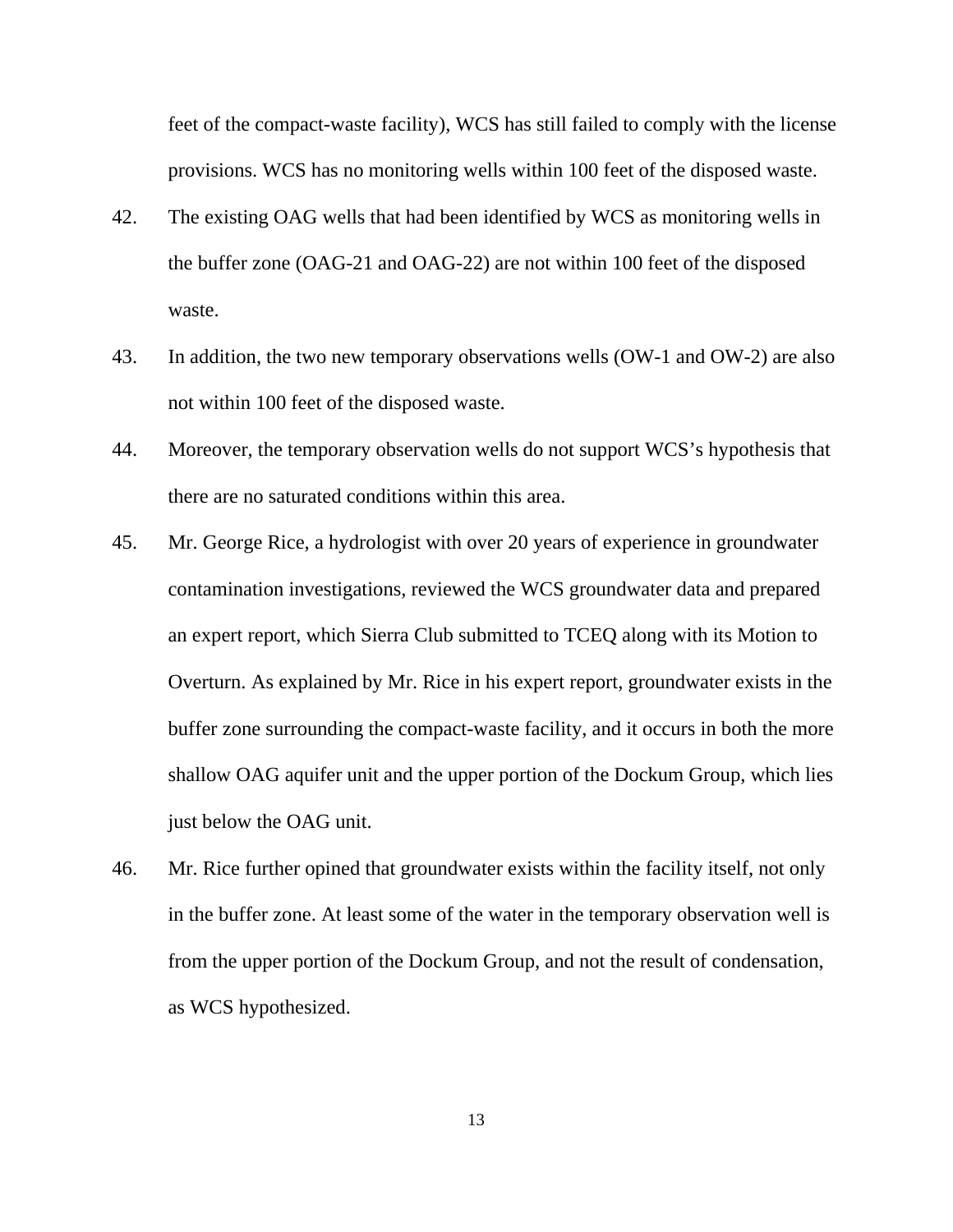- 47. The groundwater levels in the facility fluctuate, according to Mr. Rice. Thus, some portions of the OAG unit and the upper Dockum Group are alternately saturated and unsaturated.
- 48. And finally, near the northwest portion of the facility, a lobe of groundwater in the OAG unit appears to have moved toward the facility and then retreated from the facility. Mr. Rice opined that there is nothing to prevent this groundwater from entering the facility in the future.
- 49. Mr. Rice's report provides further evidence of the existence of saturated conditions at the compact-waste facility. Yet, TCEQ has, to date, refused to rescind or overturn its decision authorizing WCS to commence waste disposal activities.
- 50. Moreover, on May 14, 2012, a Travis County District Court reversed TCEQ's decision to issue WCS License No. 04100. The Court determined that TCEQ should have granted Sierra Club a hearing before issuing the license.
- 51. In light of the Court's decision, WCS does not presently possess an effective license and should not be accepting waste.

## **VI. ERRORS OF DEFENDANT TCEQ**

52. **Error No. 1:** The Commission's April 25 waste-acceptance-authorization decision was arbitrary and capricious, an abuse of discretion, made through improper procedure, and affected by error of law because WCS failed to comply with the license conditions imposed by the TCEQ; WCS failed to satisfy the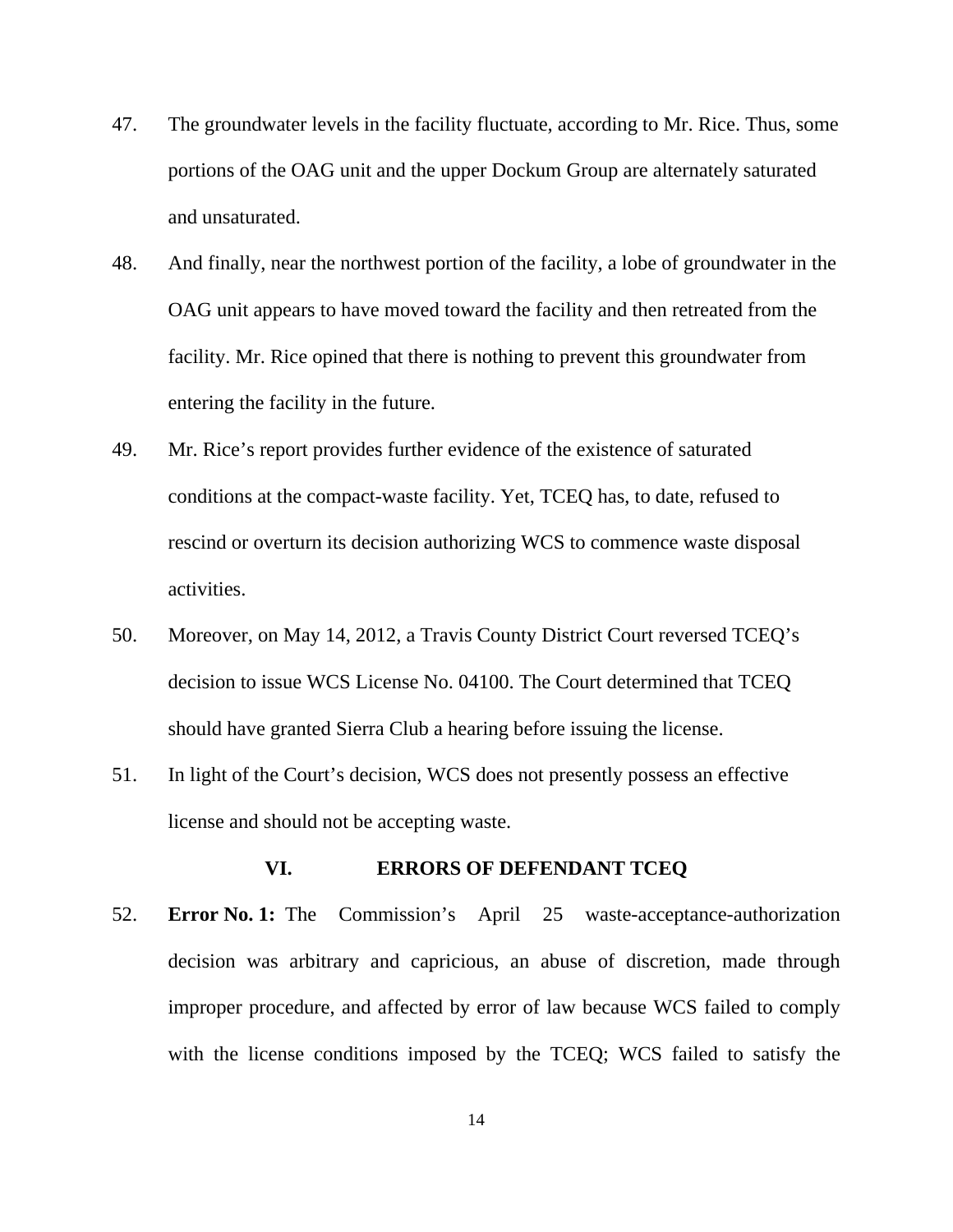prerequisites necessary for waste acceptance and disposal activities. The license prohibits waste disposal operations when saturated conditions are detected. Saturated conditions have been detected in the buffer zone. Accordingly, the Commission's decision authorizing waste acceptance and disposal activities was erroneous.

53. **Error No. 2:** The Commission's April 25 waste-acceptance-authorization decision was arbitrary and capricious, an abuse of discretion, made through improper procedure, and affected by error of law because the decision has resulted in an improper and illegal modification of the license provisions. More specifically, rather than requiring WCS to monitor the buffer zone, as mandated by the license, the Executive Director instead warns WCS that "[i]t is important to ensure that saturated conditions do not exist within 100 feet of the disposed waste." In other words, although WCS and the Executive Director had previously understood the license to require monitoring for saturated conditions within 100 feet of the disposal facility (as reflected in their written communications), the Executive Director appears to have modified this requirement. Now, WCS must ensure that saturated conditions do not exist within 100 feet of the disposed waste (even though there was no disposed waste at the time the April 25 letter was issued, and thus, presumably, no buffer zone). This implicit license revision was made without any notice to the public.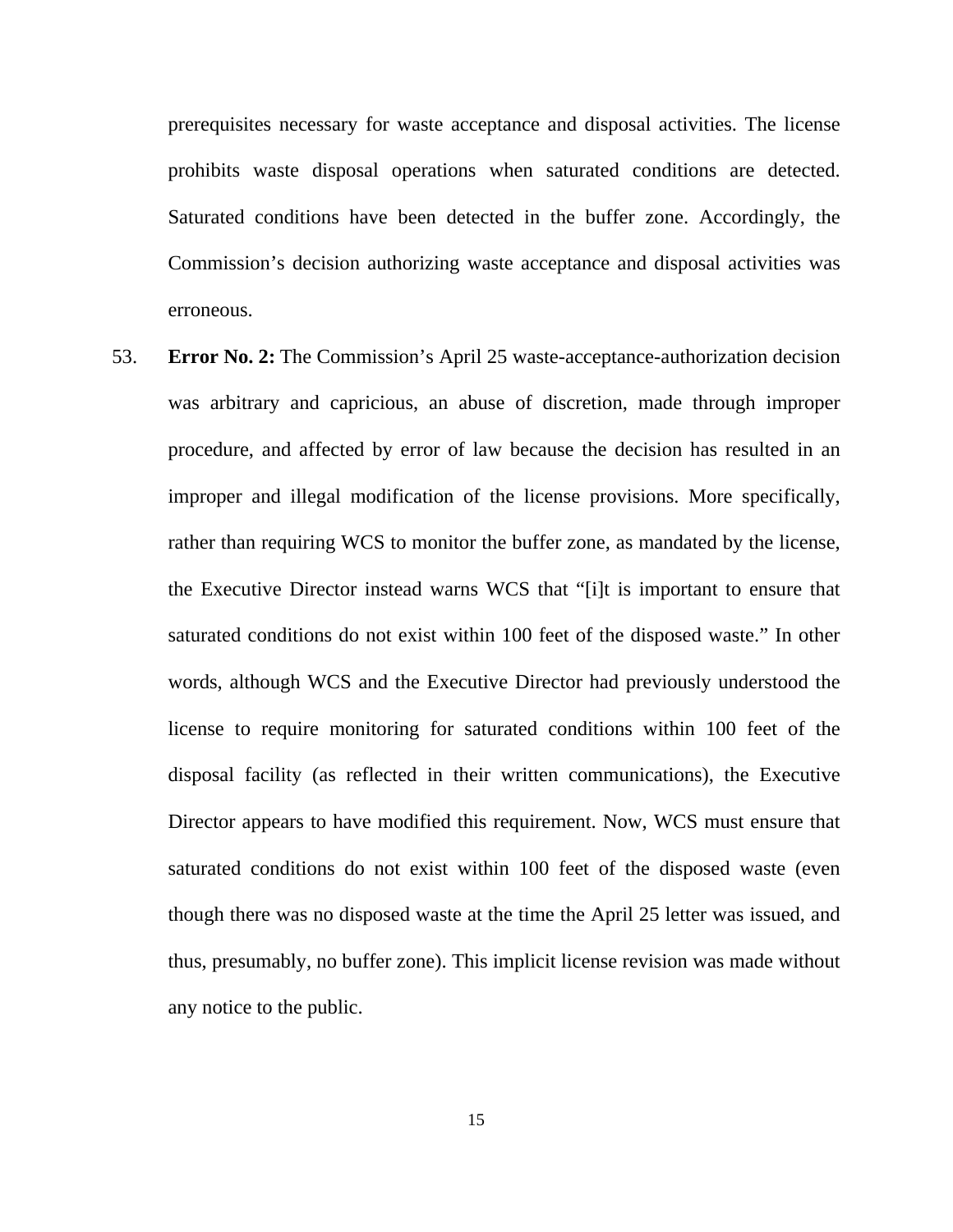- 54. **Error No. 3:** Even if the Executive Director's new interpretation of the license requirements were valid, WCS has failed to demonstrate that no saturated conditions exist within 100 feet of the disposed waste. This is, in part, because there are no monitoring wells within 100 feet of the disposed waste. And the temporary observation wells do not demonstrate a lack of saturated conditions. To the contrary, at least one of these temporary observation wells has detected water. By authorizing waste acceptance in violation of the license provisions that require monitoring for saturated conditions within the buffer zone, TCEQ's decision is arbitrary, capricious, an abuse of discretion, made through improper procedure, and affected by error of law.
- 55. **Error No. 4:** The Commission's decision is arbitrary, capricious, an abuse of discretion, made through improper procedure, and affected by error of law because the authorization of disposal activities, when saturated conditions clearly exist, violates the Legislature's mandate to protect the public's health, safety, and the environment.
- 56. **Error No. 5:** The Commission's decision is arbitrary, capricious, an abuse of discretion, made through improper procedure, and affected by error of law because the authorization of disposal activities, when saturated conditions clearly exist, violates Chapter 401 of the Health and Safety Code and the Commission's own rules.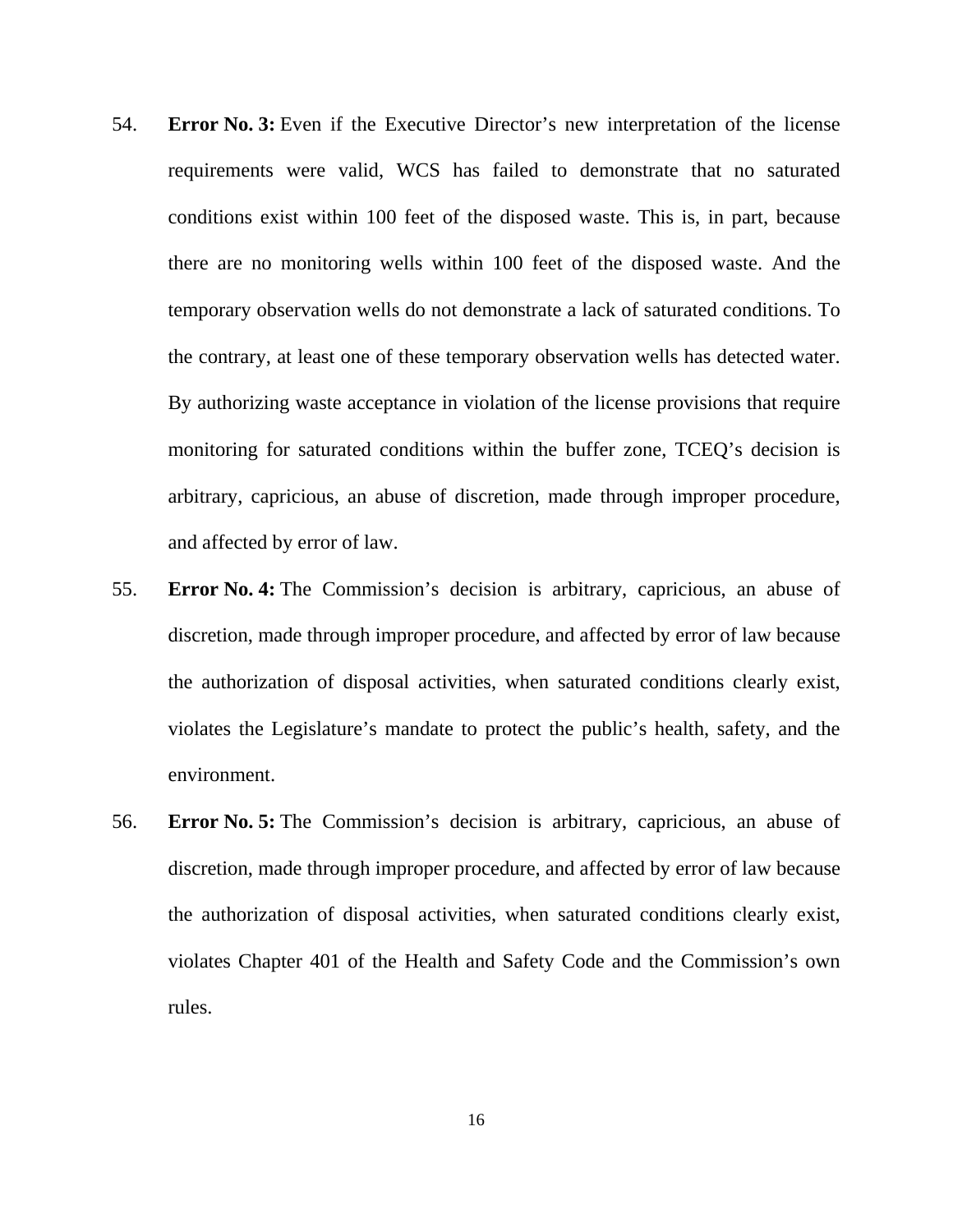- 57. **Error No. 6:** The Commission's decision is arbitrary, capricious, an abuse of discretion, made through improper procedure, and affected by error of law because the authorization of disposal activities, when saturated conditions clearly exist, violates section 401.112 of the Texas Health and Safety Code. That section requires the Commission, in making a licensing decision on a specific license application to dispose of radioactive waste, to consider, among other factors, site suitability, geological, hydrological, and meteorological factors and natural hazards. The Commission failed to sufficiently consider the aforementioned factors, because it lacks sufficient information to adequately consider the presence of saturated conditions at the site.
- 58. **Error No. 7:** The Commission's decision is arbitrary, capricious, an abuse of discretion, made through improper procedure, and affected by error of law because Sierra Club was not provided notice of this decision, and this decision has resulted in a denial of Sierra Club's procedural due process rights.
- 59. **Error No. 8:** Because a district court has now determined that License No. R04100 should not have been issued without providing Sierra Club a contested case hearing, the Commission's decision authorizing WCS to begin accepting waste under that license is similarly erroneous.
- 60. **Error No. 9**: The Commission exceeded its statutory authority by authorizing WCS to begin accepting waste despite WCS's failure to comply with TCEQ's rules and license provisions.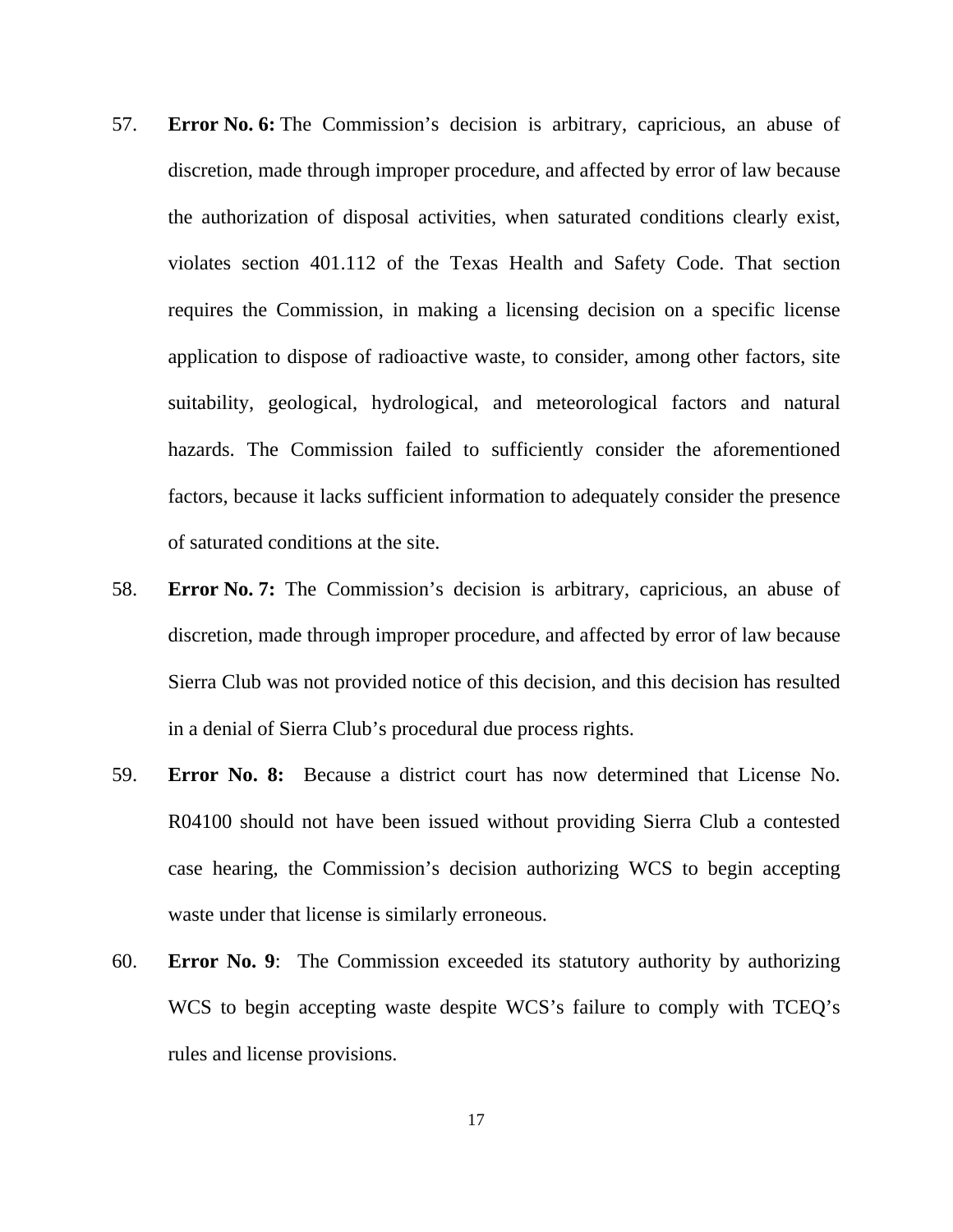61. **Error No. 10:** The Commission's decision determining that WCS has sufficiently complied with TCEQ rules and license provisions to allow waste disposal activities to commence, without providing public notice or an opportunity for Sierra Club to participate in a contested case hearing, effectively removes aspects of decisionmaking from the public participation process, in violation of the due process rights secured to the public by statutory and regulatory law. The Commission ultimately authorized waste disposal activities based on information that was required by statute, rules, and the license itself, but that was never made available to the public for review.

#### **VII. RELIEF REQUESTED**

 WHEREFORE PREMISES CONSIDERED, Plaintiff Sierra Club respectfully prays that this Court:

- 1. Reverse TCEQ's decision authorizing WCS to accept for disposal low-level radioactive waste and to begin waste disposal activity, and render a decision that TCEQ's decision is arbitrary and capricious, an abuse of discretion, made through improper procedure or affected by error of law;
- 2. Reverse TCEQ's decision authorizing WCS to accept for disposal low-level radioactive waste and to begin waste disposal activity and remand for reconsideration of that decision;
- 3. Set aside the Commission's decision authorizing WCS to accept for disposal lowlevel radioactive waste and to begin waste disposal activity because the decision is